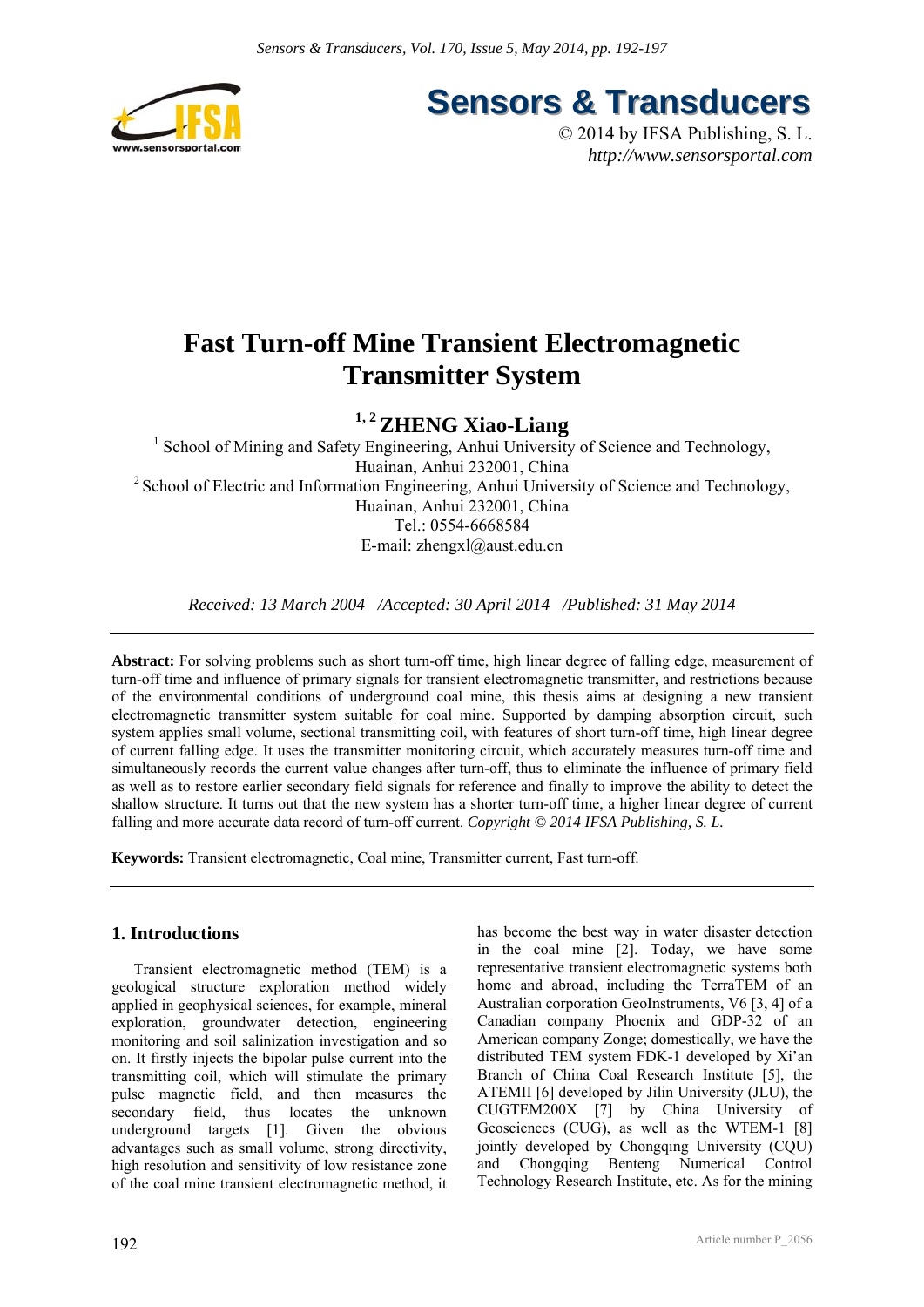transient electromagnetic systems, there are PROTEM-47 transient electromagnetic system developed by a Canadian company Geonics, YCS2000 by Xi'an Research Institute, CCTEG (China Coal Technology & Engineering Group), and intrinsically safe mining transient electromagnetic instruments such as YCS40 developed by Chongqing Research Institute, CCTEG, and TEMHZ75 by Hightech Resources Detecting Instrument Research Institute of CUG, Wuhan, and YCS600-I by Shanxi Geosina Geological Instrument Co., Ltd, as well as YCS40(A) of Fujian Huahong Intelligent Technology Co., Ltd. The quality of the current waveform transmitted from TEM has an importance effect on the measurement; therefore, bipolar pulse current waveform with short turn-off latency time, large current and high linear degree of current falling edge has become the key point in TEM transmitter technology research.

The mining transient electromagnetic instrument is quite different from the one which is applied underground in terms of a smaller transmitting power, a smaller circuit volume and a relatively simpler structure and so forth, however, the key technologies are the same. Thus, considering the working restrictions of transient electromagnetic, if a new kind of mining transient electromagnetic transmitter system which is supported by sectional transmitting coil and damping absorption circuit can be developed, the turn-off time will be shortened, and linear degree of current falling edge will increase, meanwhile, the turn-off time and changing process of detection the transmitting current can both be recorded much more accurately, as a result, the exploration accuracy can be largely improved.

#### **2. Design of the Transmitter System**

Generally speaking, the mining transient electromagnetic equipment needs a smaller volume, the integration of transmitting and receiving sections, and an integrated multi-turn loop, moreover, the transmitting and receiving must be connected with hardware synchronously in order to share the synchronizing signal without the GPS synchronous controller in the ground equipment. The structure of the transmitter is as Fig. 1, mainly including the master controller, transmitting battery, transmitting controlling circuit, damping absorption circuit, and transmitting observing circuit, together with the transmitting coil. As for the master controller, it uses the 32-bit RSIC Nios II series embedded processor to finish all the order from the whole transmitter system; secondly, the transmitting battery includes two sets of inserted rechargeable NI-MH batteries to charge the transmitting coil and then form a primary magnetic field; thirdly, the transmitting controlling circuit is responsible for controlling the transmitting current forward and reverse in the transmitting coil; fourthly, the damping absorption circuit is for helping the transmitting coil to release energy more quickly, so the transmitting current can drop to zero rapidly and the turn-off time can be shortened; finally, the transmitting observing circuit is for recording the state of transmitting coil, the voltage, the current and the turn-off time so as to provide some primary magnetic field data for later analysis and increase the detection ability. The transmitting coil is a multi-turn square loop with a side length of 2 meters.



**Fig. 1.** Structure of the transmitter.

#### **3. Transmitting Circuit**

The transmitter adopts the bipolar transmitting method to transmit current forward and reverse. In order to reduce the effect on the secondary field from the primary field, the transmitting current needs to be turned-off ideally with a rectangular wave alternatively from positive to negative. Whereas, given the particularities of TEM, such as the low voltage power supply; the large inductance value transmitting coil with a low loop resistance, it's fairly difficult to realize a longer turn-off time and a steep current pulse with a higher linearity [8]. Although the turn-off time is generally very short (from several μs to hundreds of μs), it has great influence on the secondary transient electromagnetic field. At present, almost all the signals recorded by the TEM transmitters are terminal signals, or only the terminal signals are adopted in data processing (for example, the Canadian GEONICS series and the Australian CIROTEM series), which will, on the one hand, damage the exploration capability of TEM in shallow structure, because the information of which is mainly carried by the early signals; on the other hand, decrease the resolution capability of TEM, for the turn-off current will distort the transient [10]. To get an ideal pulse current, literature [11] proposed a regenerative constant voltage clamp pulse circuit, which accelerated the fall of load current through a constant high voltage clamp. On the basis of literature [11], literature [8] made some improvements; it used a constant voltage clamp transmitting circuit consisting of a direct-current voltage stabilizing circuit as the constant voltage source to realize the fast and linear fall of the load current. Literature [12] further adopted the damping absorption circuit to the constant voltage clamp circuit to achieve the same effect. However, the constant voltage clamp circuit is applied in all these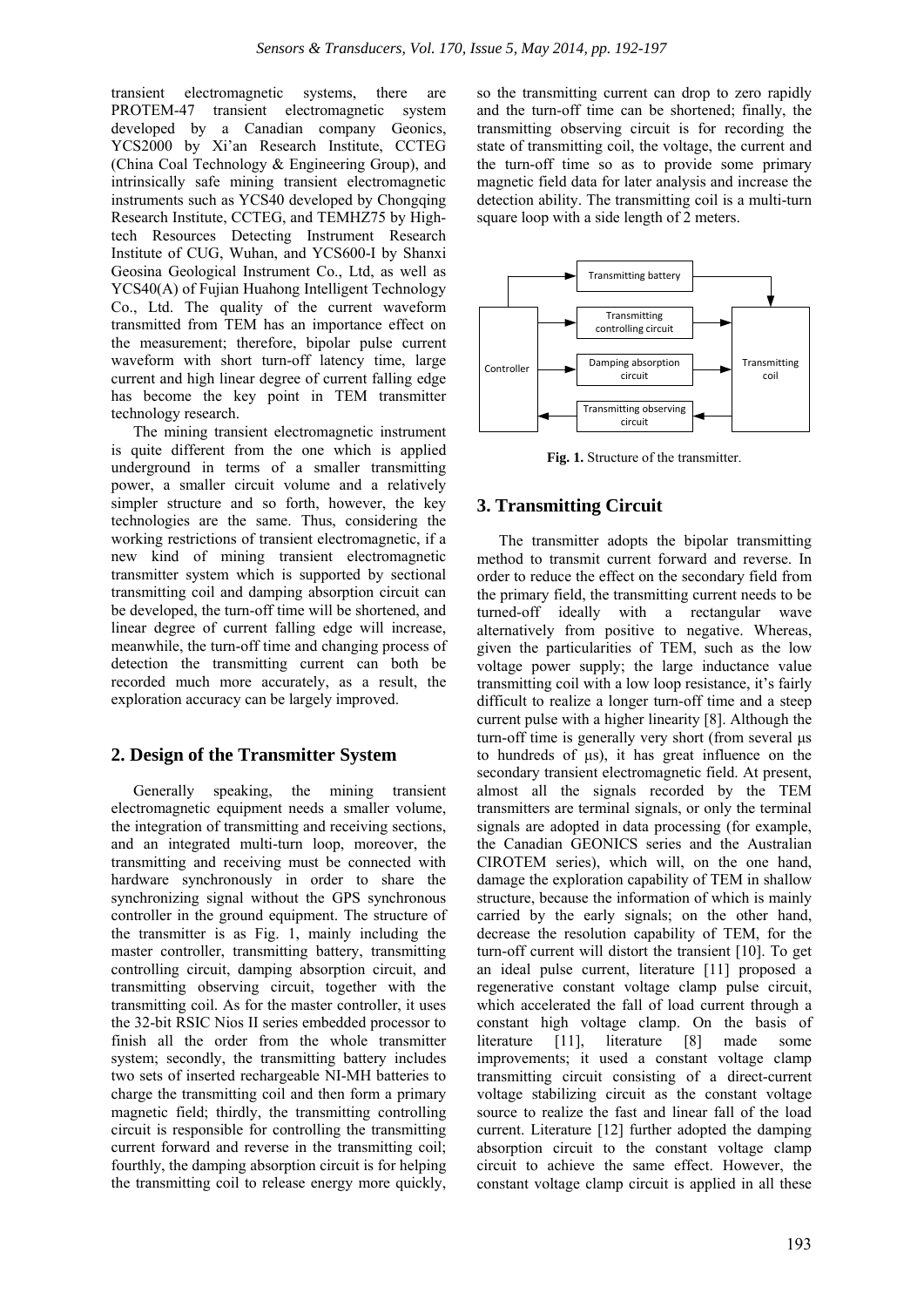methods, which makes the control of the current more complicated, besides, the resonance with coil because of the capacitance can increase the jitter of the current fall, and the clamp voltage is as high as 600 V to 1420 V, which is too high to be suitable for the subsurface environment. Literature [13] proposed a simpler non-source constant voltage clamp circuit with smaller jitter of the current fall supported by TVS (transient voltage suppressors) and SIDAC (silicon diode for alternating current). In order to design a transmitting circuit appropriate for the subsurface environment as well as with a fast linear turn-off, two aspects must be considered, one is to improve the physical structure of the transmitting coil under the mine circumstances, and design a reasonable damping absorption circuit to shorten the turn-off time; another is to test the current attenuation after turn-off and provide some data to eliminate the effects of the primary magnetic field during the secondary magnetic data processing and

finally better improve the test effects through numerical processing.

The structure of transmitting circuit coil circuit is as Fig. 2, as we can see, the transmitting coil is divided into two sections and controls the current direction by using of the on-off switch. K1, K2, K3, K4, K5, K6 are all controllable switches and different on-off switches together control the emission current forward and reverse. K1, K2, K3 and K4 consist of an inverter-bridge, among which K1 and K4 is one pair of the bridge arm; K2 and K3 is another pair. K5 and K6 divide the transmitting coil into two sections. L1 and L2 represent for two sections of the transmitting coil, and RS detects the resistance for the transmitting coil, and then detects the transmitting current, as for K7, K8, K9 and K10, comprised of controllable relays, they are the switches of the damping absorption circuits in the two transmitting coils respectively, in which C2~C5, R1~R4, D1~D4 are the circuit devices.



**Fig. 2.** Structure of transmitting coil circuit.

The working process is: when transmitted forward, K1, K4, K5, K8 and K10 are switched on, at the same time, L1 and L2 are in series, after the current reaches a stable value, the transmitting coil will set up a stable underground magnetic field. When the forward transmitting time is over, K1, K4 and K5 will be switched off, and L1, L2 will then be divided into two sections to release current through oscillation by respective resonance circuits; when transmitted reversely, K8 and K10 are switched off, meanwhile K2, K3, K6, K7 and K9 are switched on and L1, L2 are in series again, still after the current reaches a stable value, the transmitting coil will set up a stable underground magnetic field, finally, when the reverse transmitting time is over, K2, K3, K6 will

be switched off and L1, L2 again be cut into two sections to release current through oscillation by respective resonance circuits.

The working principle of the damping absorption circuit: the capacitance starts from zero, in forward transmitting, K1, K4, K5, K8, K10 are switched on, after some time, K1, K4 and K5 are off, but K8, K10 are still on, besides, L1, L2 will form the follow current through RC network, D1 (D3) and RC network. Part of the energy will be consumed by the resistance, and the rest be stored by the capacitance, then after a while, the capacitance energy will be run out of by the resistance, at that time, the stored energy in the transmitting coil is all released. Likewise, when in reverse transmitting, the working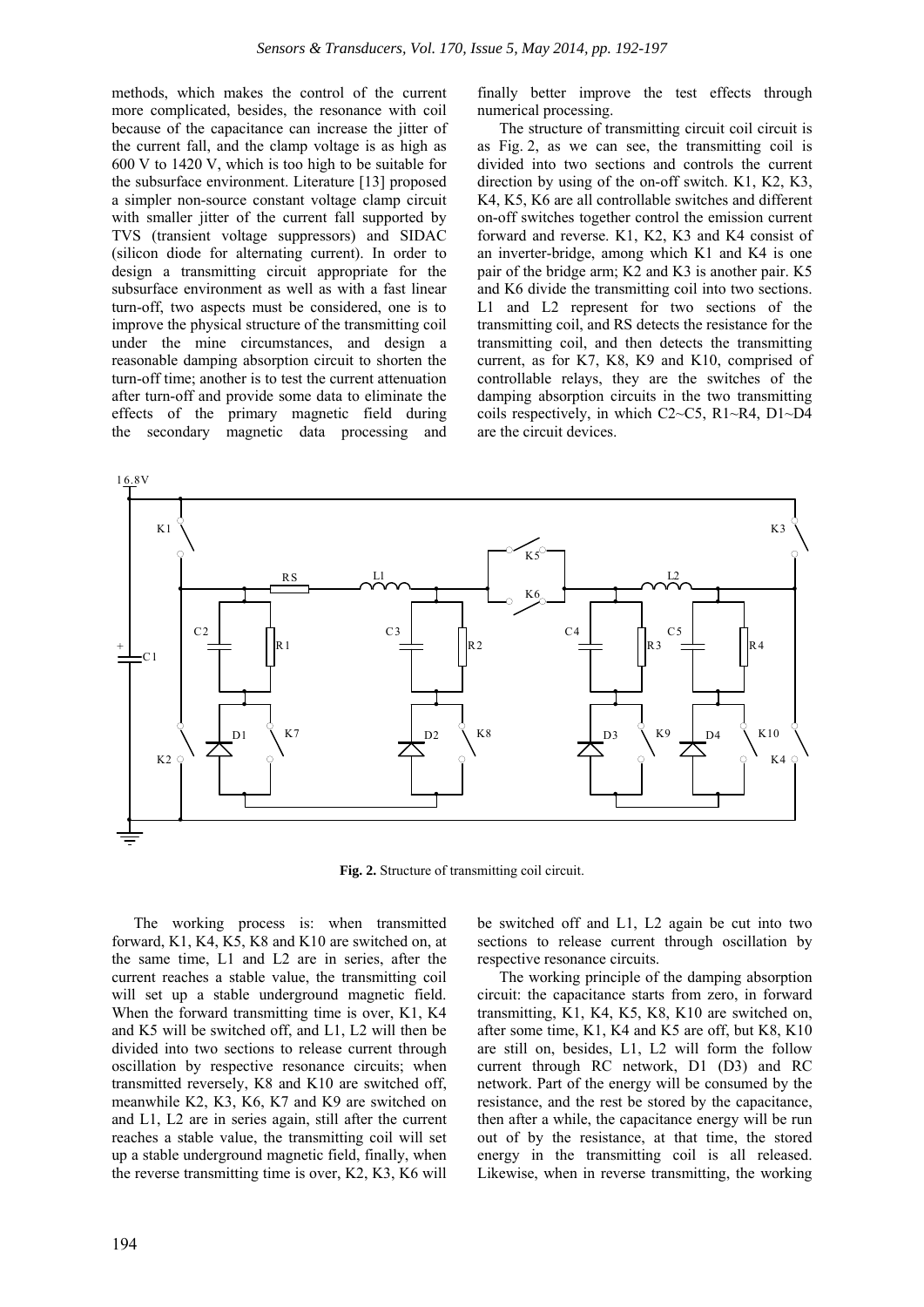process is the same as that of the forward transmitting, except for the different current paths.

#### **4. Transmitting Monitoring Circuit**

The monitoring circuit is mainly responsible for detecting and observing the working state of the whole system, and the main parameters to be monitored include transmitting current, transmitting voltage, transmitting coil resistance, the state of transmitting coil (short circuit or open circuit), turnoff time and the changes of transmitting current after the turn-off. Through all these observations, we can not only help the users to fully know the working state of the system, but also record the turn-off time of the transmitting current as well as the changes after the turn-off, which together play an important role in later data processing. Though the receiver starts to collect the secondary field signals from the very beginning, it still cannot deal with the mixed primary field signals mingled in the secondary field after that, and the traditional means of TEM to solve the problem is to discard the data in this part, which will definitely cause the subsurface shallow area to become the blind zone [14]. In other words, if the turn-off time and the value of current changes after

turn-off can be accurately recorded, and if the detection of the current after the turn-off can be strictly synchronized with that of the secondary field data, the effects of the primary field on the secondary field will thus be eliminated through some numerical calculation so as to get some more accurate early data, which is of great significance for the detection in shallow areas.

Fig. 3 shows both the transmitting coil state and the transmitting voltage detection circuit. The ADG604 multi-way switch chooses the objects to be detected, and the state of the transmitting coil (short circuit, open circuit or resistance value) is detected when 0, 0 are input to A0, A1. The working principle here is that based on the flowing current in the transmitting coil and its working state, we can decide it's an open or short circuit, and then the resistance value is calculated with the transmitting voltage and current. Similarly, when 0, 1 are input, the voltage of transmitting battery both in transmission and nontransmission are detected, after that, the voltage of resistance 48 will be detected and then be used to calculate the battery voltage. The ADC (Analog to Digital Converter) is the low power, high performance successive approximation serial one, called AD7466 with a single channel and a resolution of 2^12.



**Fig. 3.** Detection circuit of transmitting coil and voltage.

Fig. 4 shows the detection of transmitting current and the turn-off time as well as the current changes after turn-off. The detection of transmitting current detects resistance RS by the current in the transmitting coil, thus to turn the current signal into the voltage signal and then to transfer that to the bidirectional current monitoring chip INA170. After this process, one of the voltage output is transferred to the high-speed, single-supply comparator AD8611, and then to comparatively input CUT-TIME connected processor, which is used as the determining signal to see whether the turn-off current has declined to 0 or not. Besides, if the transmission

is turned off when it's stable, then the  $t_{off}$  time used for the stable current when it is turned off to drop to 0 is defined as the turn-off time. The concrete steps are: start the timer to count when the transmission is suddenly stopped; then after some time, when the current drops to 0 and when CUT-TIME drops to a low level from a high level, entering into the interrupt routine, stop the counting; at last, calculate the turnoff time through the recorded time in the timer. The other one of the voltage output is then transferred to analog-digital conversion circuit for detecting the transmitting current value. As for the detection circuit, we choose ADS1271, which is an industrial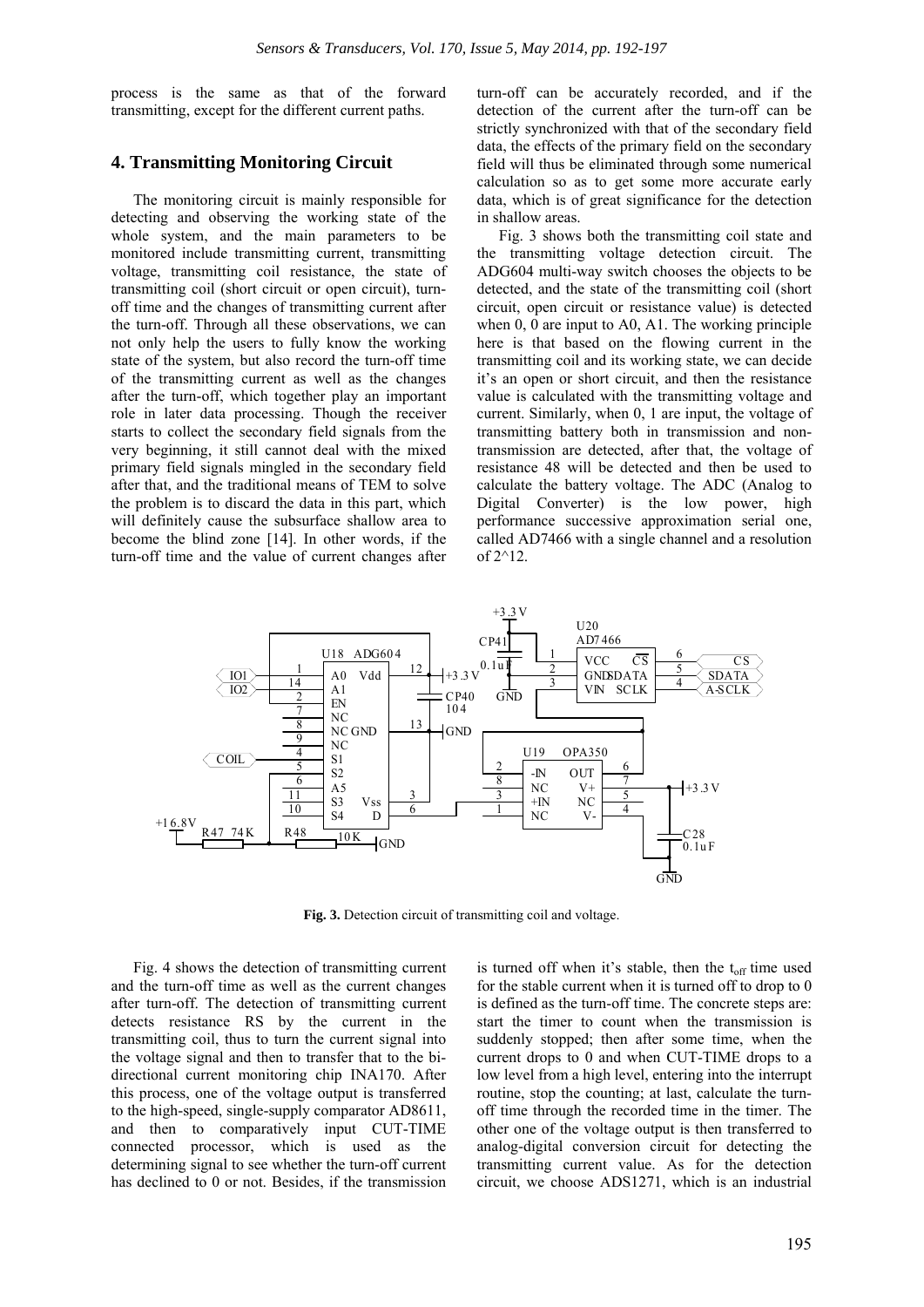high bandwidth ADC with a resolution of 2^24, to realize the transformation from the analog voltage to digital value, moreover, the reference voltage is offered by chip REF3125 and operational amplifier OPA350. In addition, a 10 μF tantalum capacitor and a 0.1 μF ceramic capacitor are used in parallel in the input end REFP and REFN, and use OPA1632 are employed as the operational amplifier in the analog input end, meanwhile, a 1 nF capacitance in parallel connection is inserted between AINP and AINN,

after that, connect 100 pF will be connected between each analog input end and the ground so as to guarantee the performance of AC [15]. There is a MODE on the pin of switching control for choosing the working pattern of AD, in addition, CLK and SCLK stand for the main clock input and serial clock input respectively; DOUT represents the data output; SYNC means synchronizing signal for starting the current sampling, which ensures the synchronization with the voltage signal sampling of the receiving coil.



**Fig. 4.** Acquisition circuit of transmitting current.

#### **5. Measured Results**

When using a 20 turns square transmitting coil with a side length of 2 meters, we can collect the transmitting current data after turn-off, according to which we can draw the figure of the waveform of transmitting current falling edge as Fig. 7. As it shows, the waveform of transmitting current falling edge climbs to the highest level 2.5 A when the turnoff time is 0 μs, furthermore, the longest turn-off time is 200 μs.



Fig. 5. Waveform of transmitter current falling edge.

#### **6. Conclusion**

The newly designed fast turn-off mine transient electromagnetic transmitter features a small volume and a portable retractable coil with both functions of transmitting and receiving, suitable for the narrow underground space. By replacing the constant voltage clamp circuit with a two-section transmitting coil and a damping absorption circuit, we can not only simplify the circuit to avoid the high voltage, but also effectively reduce the turn-off time. Besides, the transmitter can synchronously record the current changes in the transmitting coil after turn-off, which can provide us with the primary field data for the early secondary field signal processing, and after the accurate numerical algorithm, we can restore the early secondary field signal for more efficient exploration in the shallow structure. So far, this system has been applied in underground detection successfully. Whereas, considering the anti-explosion and the coal mine safety standards, it's pretty difficult to increase the power of the mine transient electromagnetic device; as a consequence of which, the future research should be focused on increasing the transmitting current and transmitting power as well as reducing the turn-off time.